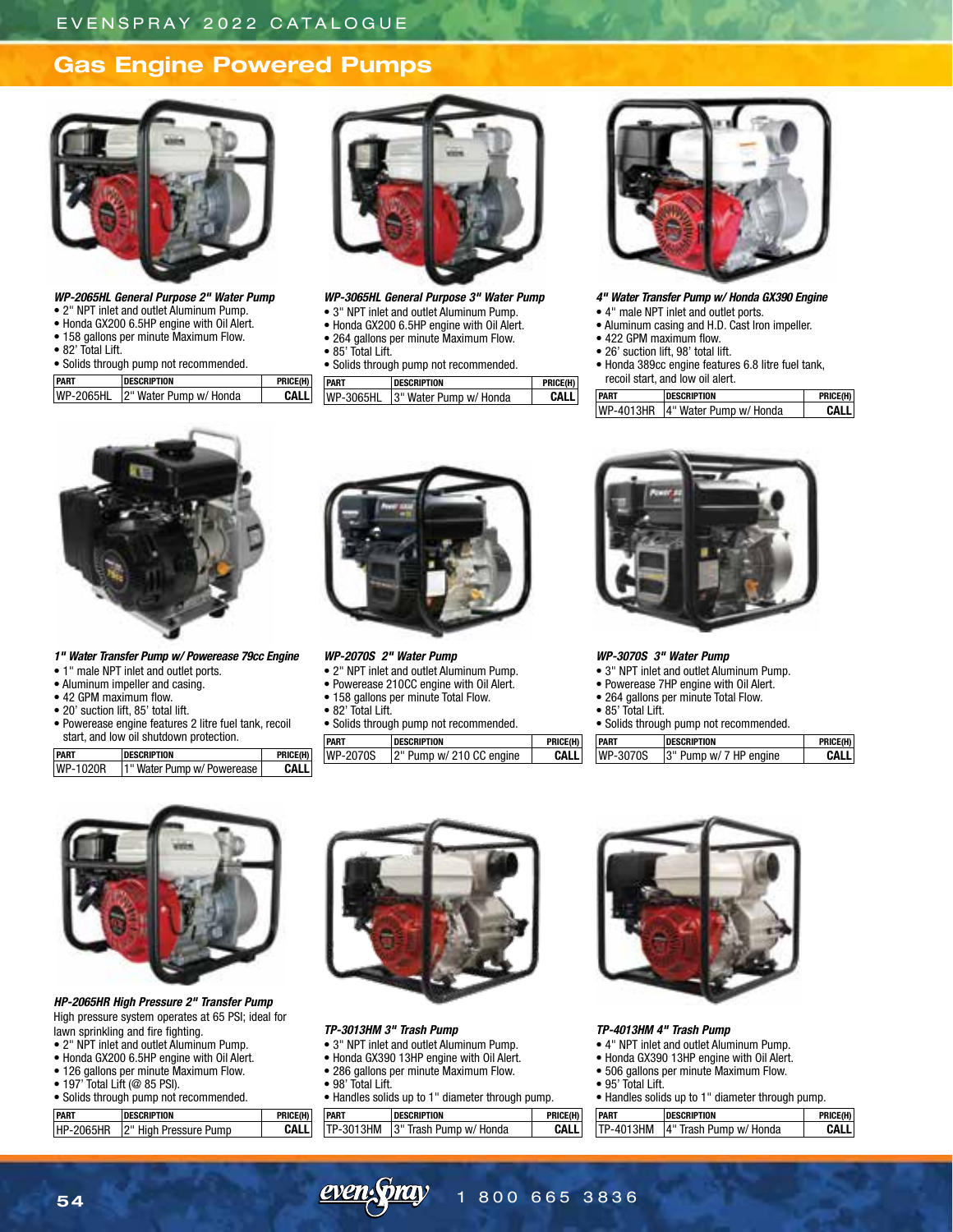# **Gas Engine Powered Pumps**



### *2" High Pressure/Firefighting Pump w/ Powerease 210cc Engine*

- 2" male NPT inlet and outlet ports.
- Aluminum impeller and casing.
- 126 GPM maximum flow, 85 PSI Outlet Pressure.
- 26' suction lift, 197' total lift.
- Powerease engine features 3.6 litre fuel tank, recoil start, and low oil shutdown protection.

| <b>PART</b> | <b>DESCRIPTION</b>      | PRICE(H) |
|-------------|-------------------------|----------|
| HP-2070R    | 2" HP Pump w/ Powerease | CALL     |



### *2" High Pressure Pump w/ Honda GX390 Engine*

- 2" male NPT inlet and outlet ports.
- Heavy Duty Aluminum impeller & Aluminum casing.
- 140 GPM maximum flow; 145 PSI Outlet Pressure.
- 26' Suction lift, 330' total lift.
- Honda GX390 (389cc) engine features recoil start, low oil alert, and 6.8L (1.8 USG) fuel tank capacity.

| <b>PART</b> | <b>DESCRIPTION</b>            | PRICE(H) |
|-------------|-------------------------------|----------|
|             | HP-2013HR 2" HP Pump w/ Honda | CALL     |



*Suction Hose Assembly – "C" Camlock x MNPT* Our standard, general-purpose PVC suction hose. It is flexible, lightweight, non-marking, and resistant to

mild chemical solutions. Assemblies come with a "C" Female Cam-lock and galvanized MNPT nipple. • 20-foot hose length.

• Fittings secured with double band clamps.

| <b>PART</b> | <b>DESCRIPTION</b>        | PRICE(F) |
|-------------|---------------------------|----------|
| PVCS112CM20 | 1½" Suction Hose Assembly | 92.25    |
| PVCS2CM20   | 2" Suction Hose Assembly  | 118.90   |
| PVCS3CM20   | 3" Suction Hose Assembly  | 220.20   |
| PVCS4CM20   | 4" Suction Hose Assembly  | 314.65   |
| PVCS6CM20   | 6" Suction Hose Assembly  | 745.85   |



### *Heavy Duty Bronze Foot Valve*

• Includes perforated stainless-steel strainer.

| PART          | <b>DESCRIPTION</b>         | PRICE(F) |
|---------------|----------------------------|----------|
| <b>IFV100</b> | Bronze Foot Valve 1" FNPT  | 27.15    |
| FV112         | Bronze Foot Valve 1½" FNPT | 50.25    |
| <b>FV200</b>  | Bronze Foot Valve 2" FNPT  | 85.70    |
| FV300         | Bronze Foot Valve 3" FNPT  | 519.65   |
| <b>FV400</b>  | Bronze Foot Valve 4" FNPT  | 610.05   |

Other sizes available; please inquire.



*2" Semi-Trash Pump w/ Honda GX200 Engine*

- 2" male NPT inlet and outlet ports.
- 125 GPM maximum flow.
- 26' suction lift, 82' total lift.
- Handles up to 5/8" solids.
- Honda 196cc engine features 3.1 litre fuel tank, recoil start, and low oil alert.

| <b>PART</b>       | <b>DESCRIPTION</b>          | PRICE(H) |
|-------------------|-----------------------------|----------|
| <b>ITP-2065HT</b> | 2" Semi-Trash Pump w/ Honda | CALL     |



*3" Semi-Trash Pump w/ Honda GX200 Engine*

- 3" male NPT inlet and outlet ports.
- 264 GPM maximum flow.
- 26' suction lift, 85' total lift.
- Handles up to 1" solids.
- Honda 196cc engine features 3.1 litre fuel tank, recoil start, and low oil alert.

| <b>PART</b> | <b>DESCRIPTION</b>                      | PRICE(H) |
|-------------|-----------------------------------------|----------|
|             | TP-3065HR   3" Semi-Trash Pump w/ Honda | CALL     |



#### *Lay-Flat Hose Assembly – "C" & "E" Camlocks*

Assemblies are lightweight, economical PVC hoses that flatten and roll up tightly when not in use. designed for applications where external abuse is limited. Used widely for irrigation, construction, flood protection, and municipal applications.

- Assemblies are supplied with female "C" and male "E" aluminum cam-locks.
- Fittings secured with double band clamps.
- Available in 50-foot and 100-foot lengths.

| <b>PART</b>  | <b>DESCRIPTION</b>             | PRICE(F) |
|--------------|--------------------------------|----------|
| PVCL112CE50  | 11/2" x 50' Lay-flat Assembly  | 62.70    |
| PVCL2CE50    | 2" x 50' Lay-flat Assembly     | 70.20    |
| PVCL3CE50    | 3" x 50' Lay-flat Assembly     | 114.60   |
| PVCL4CE50    | 4" x 50' Lay-flat Assembly     | 184.00   |
| PVCL6CE50    | 6" x 50' Lay-flat Assembly     | 368.25   |
| PVCL112CE100 | 11/2" x 100' Lay-flat Assembly | 110.50   |
| PVCL2CE100   | 2" x 100' Lay-flat Assembly    | 140.15   |
| PVCL3CE100   | 3" x 100' Lay-flat Assembly    | 215.35   |
| PVCL4CE100   | 4" x 100' Lay-flat Assembly    | 317.90   |
| PVCL6CE100   | 6" x 100' Lay-flat Assembly    | 540.70   |



### *PVC Foot Valves*

| <b>PART</b> | <b>DESCRIPTION</b>             | PRICE(F)    |
|-------------|--------------------------------|-------------|
| FVPVC1000   | <b>IPVC Foot Valve 1" FNPT</b> | <b>CALL</b> |
| FVPVC1500   | IPVC Foot Valve 11/2" FNPT     | <b>CALL</b> |
| FVPVC2000   | <b>IPVC Foot Valve 2" FNPT</b> | CALL        |
| FVPVC3000   | IPVC Foot Valve 3" FNPT        | CALL        |

Other sizes available; please inquire.



*4" Trash Pump w/ Powerease 420cc Engine*

- 4" male NPT inlet and outlet ports.
- Cast Iron impeller and aluminum casing.
- 580 GPM max. flow; 26' suction lift, 95' total lift.
- Handles up to 1" solids.
- Powerease engine features 3.6 litre fuel tank, recoil start, and low oil shutdown protection.

| <b>PART</b> | <b>DESCRIPTION</b>                     | PRICE(H) |
|-------------|----------------------------------------|----------|
|             | TP-4015RM   4" Trash Pump w/ Powerease | CALI     |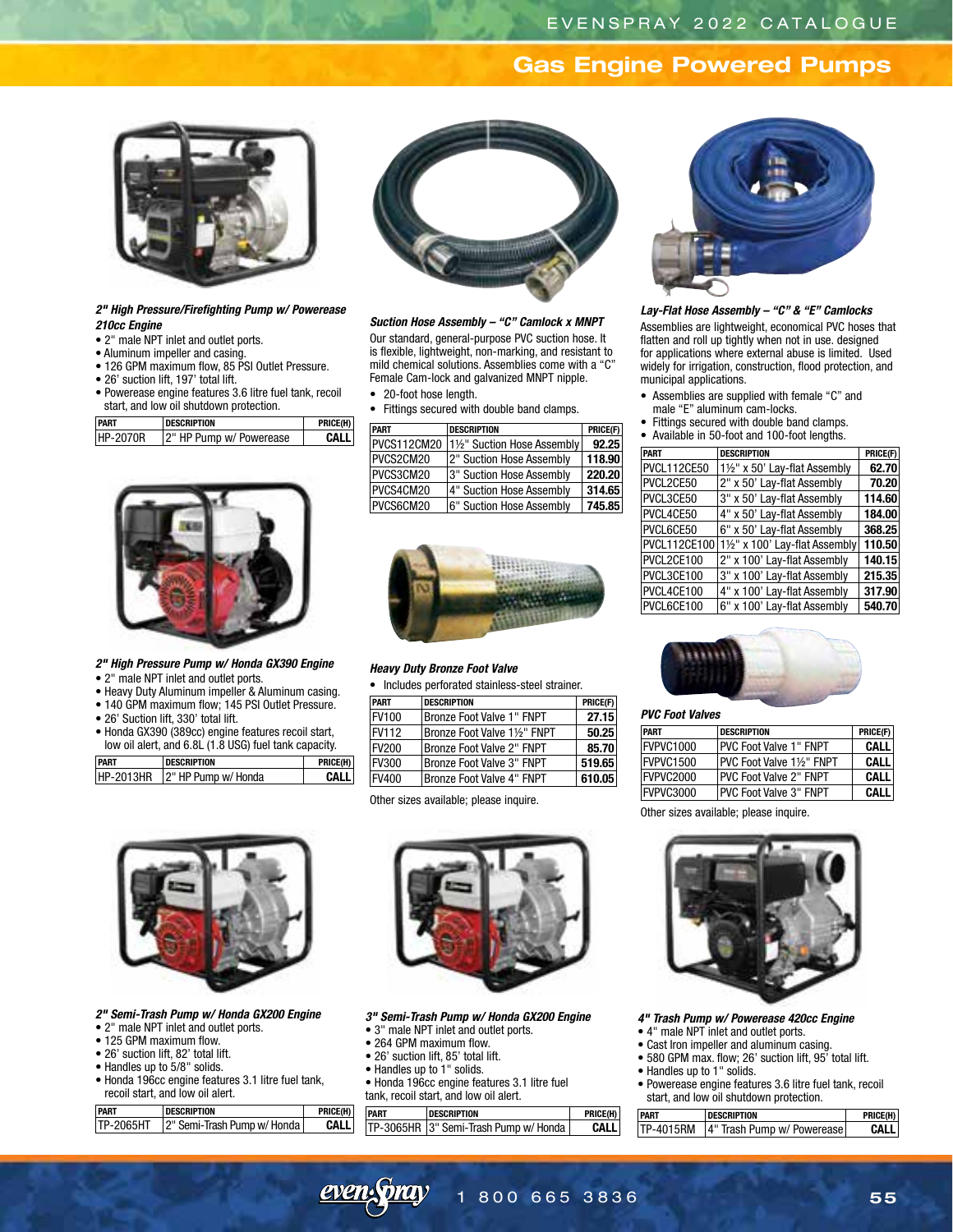# **Poly Pumps**



*1542P-5SP 2" Poly Pump*

- Features 5-Vane impeller and 6.5 HP PowerPro engine.
- EPDM mechanical seal and inlet valve.
- Low oil sensor on engine.
- Maximum suction lift of 25 feet.
- 2" Female NPT inlet and outlet ports.

| <b>PART</b> | <b>DESCRIPTION</b>                              | PRICE (C)   |
|-------------|-------------------------------------------------|-------------|
| 1542P-5SP   | 2" Poly Pump (5-vane) w/ 6.5 HP PowerPro engine | 795.40      |
| 3430-0690   | Pump head kit for 1542P-3SP                     | 361.60      |
| 3430-0691   | Pump head kit for 1542P-5SP (unassembled)       | 369.70      |
| 3430-0635   | Seal kit for 1542P-3SP / 1542P-5SP pumps        | <b>CALL</b> |



*1543P Series 3" Poly Pumps*

- Three models powered by EPA 13.0 HP PowerPro engines pull or electric start.
- 1543P-130ESP-01 model features 3" Manifold Inlet and Outlet ports.
- Self-priming pumps with a maximum lift of 25 feet.
- EPDM mechanical seal and inlet valve.

| <b>PART</b>     | <b>DESCRIPTION</b>                                                                   | PRICE (C) |
|-----------------|--------------------------------------------------------------------------------------|-----------|
| 1543P-130ESP    | 3" Poly Pump w/ 13.0 HP PowerPro engine – Electric                                   | 2363.10   |
| 1543P-130ESP-01 | 3" Poly Pump w/Manifold Inlet/Outlet and 13.0 HP<br>PowerPro engine - Electric start | 2435.70   |
| 3430-0692       | Pump head kit for 1543P pumps (unassembled)                                          | 668.10    |
| 3430-0757       | Seal kit for 1543P series pumps                                                      | 243.45    |
| 3430-0758       | SHIM kit for 1543P pump and 3430-0693 KIT                                            | 345.00    |

### *1542P / 1543P Series Pumps – Performance (US Gallons)*

| <b>MODEL</b><br>0 PSI | GPM <sub>®</sub><br>GPM @ | GPM @<br><b>10 PSI</b> | GPM @<br><b>20 PSI</b> | GPM @<br><b>30 PSI</b> | GPM @<br><b>40 PSI</b> | GPM @<br><b>50 PSI</b> | GPM @<br><b>58 PSI</b> |
|-----------------------|---------------------------|------------------------|------------------------|------------------------|------------------------|------------------------|------------------------|
| 1542P-5SP             | 200                       | 182                    | 162                    | 136                    | 106                    | 65                     |                        |
| 1543P-90ESP           | 373                       | 343                    | 291                    | 231                    | 156                    | 53                     |                        |
| 1543P-130ESP          | 440                       | 400                    | 338                    | 269                    | 184                    | 68                     |                        |



#### *9342P & 9343P Series Hydraulically-Driven Poly Pumps*

- Polypropylene Housing with either 2" Female NPT or 3" Female NPT ports.
- 2" models Up to a Maximum 206 GPM / 60 PSI. See performance chart below.
- 2" models Up to a Maximum
- 484 GPM / 58 PSI. See performance chart below. • Pump Seals – EPDM Mechanical.
- Suction Lift Maximum 25 feet.
- Poly impeller with Stainless Steel insert.

| <b>PART</b>    | <b>DESCRIPTION</b>                                   | PRICE $(C)$ |
|----------------|------------------------------------------------------|-------------|
| 9342P-HM1C-5SP | 2" Hydraulic Poly Pump - 10 GPM motor capacity       | 1442.35     |
| 9342P-HM5C-5SP | 2" Hydraulic Poly Pump – 13 GPM motor capacity       | 1442.35     |
| 9343P-GM6-SP   | 3" Hydraulic Poly Pump - 8 to 11 GPM motor capacity  | 2232.25     |
| 9343P-GM10-SP  | 3" Hydraulic Poly Pump - 12 to 16 GPM motor capacity | 2232.25     |

### **9342 Series 2" Pump Performance**

| 9342P-HM1C-5SP                                                                                                                                                                                                                                |                |                        |                        |                                   |                        |                        |                                   |  |  |  |  |
|-----------------------------------------------------------------------------------------------------------------------------------------------------------------------------------------------------------------------------------------------|----------------|------------------------|------------------------|-----------------------------------|------------------------|------------------------|-----------------------------------|--|--|--|--|
| <b>Hyd. Flow</b><br><b>GPM</b>                                                                                                                                                                                                                | GPM @<br>0 PSI | GPM @<br><b>10 PSI</b> | GPM @<br><b>20 PSI</b> | GPM <sup>@</sup><br><b>30 PSI</b> | GPM @<br><b>40 PSI</b> | GPM @<br><b>50 PSI</b> | GPM <sup>@</sup><br><b>58 PSI</b> |  |  |  |  |
| 8                                                                                                                                                                                                                                             | 165            | 145                    | 122                    | 95                                | 57                     |                        |                                   |  |  |  |  |
| 9                                                                                                                                                                                                                                             | 185            | 166                    | 144                    | 119                               | 86                     | 0                      |                                   |  |  |  |  |
| 10                                                                                                                                                                                                                                            | 200<br>184     |                        |                        | 141<br>164<br>114                 |                        |                        | 0                                 |  |  |  |  |
|                                                                                                                                                                                                                                               |                |                        | 9342P-HM5C-5SP         |                                   |                        |                        |                                   |  |  |  |  |
| GPM <sup>@</sup><br><b>Hyd. Flow</b><br>GPM <sup>@</sup><br>GPM @<br>GPM @<br>GPM @<br>GPM @<br>GPM <sup>@</sup><br><b>GPM</b><br>0 PSI<br><b>10 PSI</b><br><b>30 PSI</b><br><b>40 PSI</b><br><b>60 PSI</b><br><b>20 PSI</b><br><b>50 PSI</b> |                |                        |                        |                                   |                        |                        |                                   |  |  |  |  |
|                                                                                                                                                                                                                                               |                |                        |                        |                                   |                        |                        |                                   |  |  |  |  |
| 9                                                                                                                                                                                                                                             | 175            | 154                    | 123                    | 84                                | O                      |                        |                                   |  |  |  |  |
| 10                                                                                                                                                                                                                                            | 192            | 174                    | 149                    | 118                               | 76                     | 0                      | ٠                                 |  |  |  |  |

### **9343 Series 3" Pump Performance**

| 9343P-GM6-SP       |            |          |     |     |               |     |     |     |     |     |     |     |                          |
|--------------------|------------|----------|-----|-----|---------------|-----|-----|-----|-----|-----|-----|-----|--------------------------|
| <b>Performance</b> | Feet       | $\bf{0}$ | 12  | 23  | 35            | 46  | 58  | 69  | 81  | 92  | 104 | 116 | 127                      |
|                    | <b>PSI</b> | $\bf{0}$ | 5   | 10  | 15            | 20  | 25  | 30  | 35  | 40  | 45  | 50  | 55                       |
| 8 Gal/Min          | <b>GPM</b> | 342      | 316 | 284 | 240           | 176 | 67  | ۰   | ۰   | ٠   | ۰   | ۰   | ٠                        |
| 9 Gal/Min          | <b>GPM</b> | 378      | 355 | 327 | 294           | 252 | 194 | 103 | ٠   | -   | -   | ۰   | ٠                        |
| 10 Gal/Min         | <b>GPM</b> | 414      | 394 | 371 | 345           | 314 | 276 | 227 | 155 | 52  | -   | -   | ۰                        |
| 11 Gal/Min         | <b>GPM</b> | 450      | 433 | 414 | 392           | 368 | 340 | 307 | 265 | 210 | 128 | 28  |                          |
|                    |            |          |     |     | 9343P-GM10-SP |     |     |     |     |     |     |     |                          |
| <b>Performance</b> | Feet       | $\bf{0}$ | 12  | 23  | 35            | 46  | 58  | 69  | 81  | 92  | 104 | 116 | 127                      |
|                    | <b>PSI</b> | $\bf{0}$ | 5   | 10  | 15            | 20  | 25  | 30  | 35  | 40  | 45  | 50  | 55                       |
| 12 Gal/Min         | <b>GPM</b> | 364      | 340 | 310 | 274           | 227 | 157 | 46  | ۰   | -   | ۰   | ۰   | ٠                        |
| 13 Gal/Min         | <b>GPM</b> | 391      | 368 | 342 | 312           | 275 | 227 | 158 | 55  | -   |     |     |                          |
| 14 Gal/Min         | <b>GPM</b> | 415      | 395 | 373 | 348           | 318 | 282 | 236 | 170 | 74  | ٠   | -   | $\overline{\phantom{0}}$ |
| 15 Gal/Min         | <b>GPM</b> | 445      | 426 | 406 | 383           | 357 | 327 | 292 | 247 | 187 | 102 | 7   | ۰                        |
| 16 Gal/Min         | <b>GPM</b> | 484      | 466 | 446 | 425           | 401 | 374 | 344 | 309 | 266 | 211 | 139 | 47                       |

### *9243P-SP 3" Poly Pedestal Pump*

- 3" Female NPT inlet and outlet ports.
- 1" keyed shaft; requires 12 HP motor to achieve maximum performance.
- 460 GPM maximum volume; 54 PSI maximum pressure.
- Maximum suction lift of 25 feet; maximum total head of 125 feet.
- Pump Seals EPDM Mechanical.
- Poly impeller with Stainless Steel insert.

| <b>PART</b> | <b>DESCRIPTION</b>                       | PRICE (C) |
|-------------|------------------------------------------|-----------|
| 9243P-SP    | 13" Poly Pedestal Pump w/ 1" keved shaft | 1400.70   |
|             |                                          |           |

### *9243P-SP Performance Chart*

|            |          |            | <b>2900 RPM</b> | <b>3200 RPM</b> |     |            | <b>3500 RPM</b> |
|------------|----------|------------|-----------------|-----------------|-----|------------|-----------------|
| <b>PSI</b> | Feet*    | <b>GPM</b> | <b>HP</b>       | <b>GPM</b>      | HP  | <b>GPM</b> | <b>HP</b>       |
| $\Omega$   | $\Omega$ | 380        | 7.1             | 424             | 9.1 | 460        | 12.2            |
| 5          | 12       | 358        | 6.8             | 405             | 8.9 | 445        | 11.8            |
| 10         | 23       | 342        | 6.5             | 384             | 8.7 | 425        | 11.4            |
| 15         | 35       | 312        | 6.3             | 359             | 8.5 | 404        | 11.1            |
| 20         | 46       | 275        | 6.0             | 331             | 8.3 | 379        | 10.9            |
| 25         | 58       | 224        | 5.6             | 297             | 8.0 | 353        | 10.6            |
| 30         | 69       | 160        | 5.0             | 251             | 7.5 | 321        | 10.2            |
| 35         | 81       | 50         | 4.2             | 193             | 7.0 | 280        | 9.8             |
| 40         | 92       |            | -               | 103             | 6.2 | 227        | 9.2             |
| 45         | 104      | -          | ٠               | 0               | 5.3 | 159        | 8.5             |
| 50         | 116      |            |                 | -               |     | 70         | 7.5             |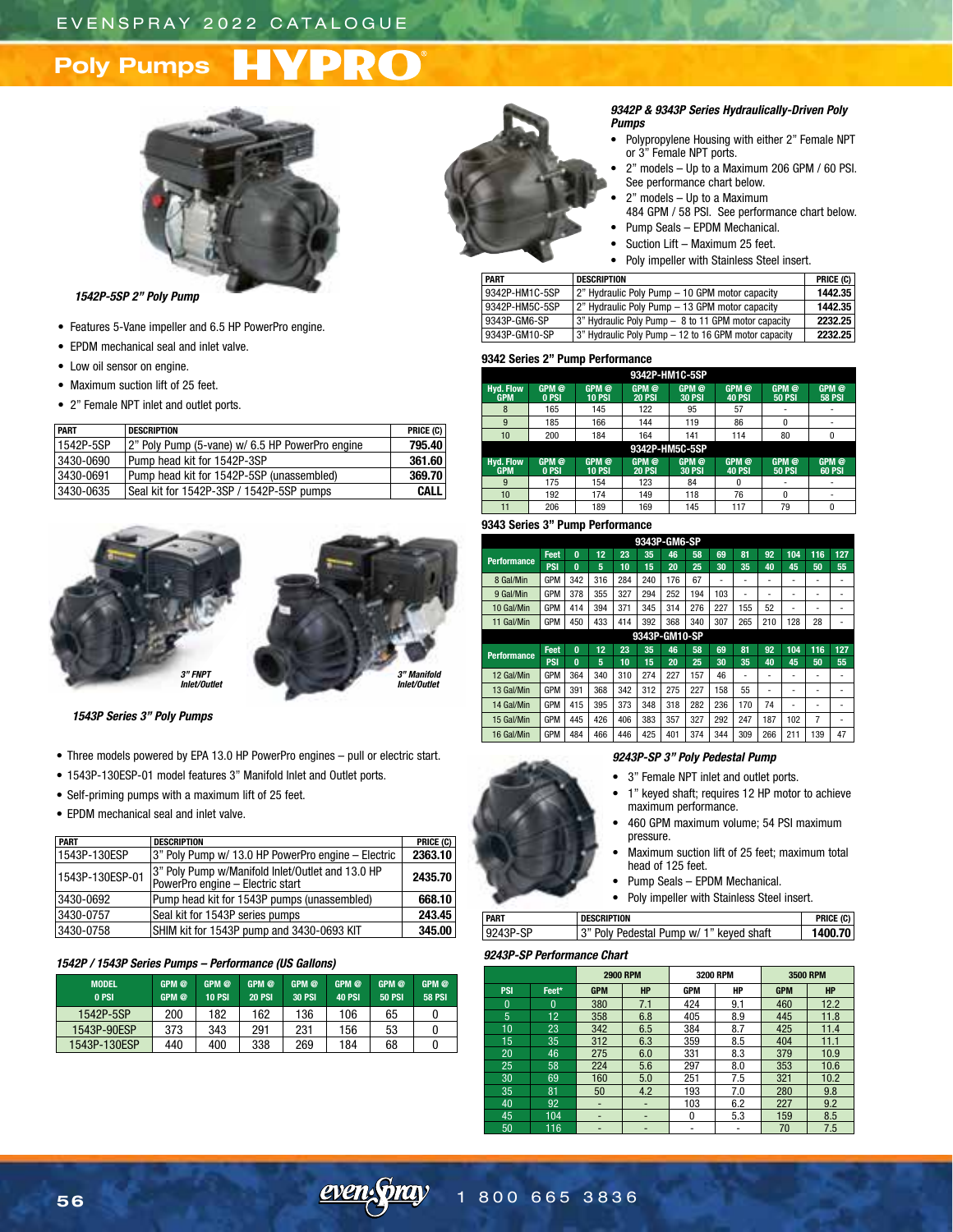# EVENSPRAY 2022 CATALOGUE



# **PRC**





### $3"$  Model Shov

### *Banjo 2" and 3" Poly Pumps w/ Honda Engines*

- EPDM seals and gaskets.
- Female NPT inlet and outlet ports.
- Poly 5-Vane impeller on 2" model and poly 4-Vane impeller on 3" model; poly casing on both models.
- 2" Model features Honda GX 5.5 HP engine and 3" model features Honda GX 6.5 HP engine.

### • Both engines include low oil sensor.

| PART | <b>DESCRIPTION</b>                  | PRICE(H) |
|------|-------------------------------------|----------|
|      | 200PH5 2" Banjo Poly Pump w/ 5.5 HP | CALL     |
|      | 300PH6 3" Banjo Poly Pump w/ 6.5 HP | CALL     |



*Banjo 2" and 3" Poly Pumps w/ 6.5 HP Briggs & Stratton Engines*

- EPDM seals and gaskets
- Available in either 2" or 3" Female NPT Inlet and outlet ports.
- Powered by a 6.5 HP Briggs & Stratton engine with pull start and oil alert.
- 216 US gallons per minute maximum.

| <b>PART</b> | <b>DESCRIPTION</b>                                       | PRICE(H) |
|-------------|----------------------------------------------------------|----------|
| 200P6PR0    | 2" Banjo Poly Pump w/ 6.5 HP<br>Briggs & Stratton Engine | CAI I    |
| 300P6PRO    | 3" Banjo Poly Pump w/ 6.5 HP<br>Briggs & Stratton Engine | CAI I    |



### *1537 Pump*

- Unit includes pump, engine and base.
- Honda 5.5 HP oil alert engine and Hypro 1538 pump.
- $\bullet$  1<sup>1</sup>/<sub>2</sub>" inlet, 1<sup>1</sup>/<sub>4</sub>" outlet.
- Nylon impeller.
- 82 GPM @ 40 PSI, 70 GPM @ 50 PSI, 50 GPM @ 60 PSI.

| <b>PART</b> | <b>DESCRIPTION</b>                 | <b>PRICE</b> |
|-------------|------------------------------------|--------------|
| 1537        | Pump/Engine - Honda 5.5HP          | CAI I        |
|             | 1537-U   Pump, Honda - Unassembled | CΔI I        |



*2" Full Port Manifold Inlet / Outlet*

### *Banjo 2" Full Port Manifold Poly Pump w/ Honda 6.5 HP Engine*

- EPDM seals and gaskets.
- 2" Full Port Manifold inlet and outlet ports.
- High performance impeller for maximum flow up to 255 gallons per minute!
- Honda GX series engine features low oil sensor.

| <b>PART</b> | <b>DESCRIPTION</b>                                                                | PRICE(H)    |
|-------------|-----------------------------------------------------------------------------------|-------------|
|             | $\left  \right $ M220PH6 $\left  \right _{W/6.5}^{2}$ Banjo FP Manifold Poly Pump | <b>CALL</b> |



### • 2" or  $1\frac{1}{2}$ ".

• Available with or without check valve.

| <b>PART</b>       | <b>DESCRIPTION</b>                                                                       | PRICE (F) |
|-------------------|------------------------------------------------------------------------------------------|-----------|
| FVPP <sub>2</sub> | 2" Strainer C/W Check                                                                    | 137.20    |
| FVPP2LC           | 2" Strainer Less Check                                                                   | 71.30     |
| 100750            | 2" NPT Female x Hose Insert                                                              | 8.20      |
| 504019            | 12" Check Valve                                                                          | 65.90     |
| 2452067           | 2" NPT Female x 1 <sup>1</sup> / <sub>2</sub> " NPT Male Adapter                         | 13.20     |
| 100640            | 1 <sup>1</sup> / <sub>2</sub> " NPT Female x 1 <sup>1</sup> / <sub>2</sub> " Hose Insert | 8.30      |



### *Banjo 2" and 3" Full Port Manifold Poly Pumps w/ Honda GX Series Engines*

- EPDM seals and gaskets.
- Full Port Manifold inlet and outlet ports.
- Precision molded construction
- 2" Model features Honda GX 5.5 HP engine and 3" mode
- $\bullet$  Both eng

|      | 3" model features Honda GX 6.5 HP engine.<br>Both engines include low oil sensor. |          |
|------|-----------------------------------------------------------------------------------|----------|
| PART | <b>DESCRIPTION</b>                                                                | PRICE(H) |
|      | M220PH5 2" Banjo Poly Pump w/ 5.5 HP                                              | CALL     |
|      | M300PH6 3" Banjo Poly Pump w/ 6.5 HP                                              | CALL     |



## *Metal Strainer*

| NPT female threads. |                        |           |
|---------------------|------------------------|-----------|
| <b>PART</b>         | <b>SIZE</b>            | PRICE (F) |
| SUCTION2            | 2" FPT Steel Strainer  | 24.05     |
| SUCTION3            | 13" FPT Steel Strainer | 37.45     |
| <b>SUCTION4</b>     | 4" FPT Steel Strainer  | 42.15     |



### *Ace GE660 Pump*

- Ace 51 /2 HP Honda
- $\bullet$  1<sup>1</sup>/<sub>2</sub>" inlet
- $\bullet$  1<sup>1</sup>/<sub>4</sub>" outlet
- 6" impeller mounts to 3 /4" shaft
- 110 GPM @ 20 PSI @ 3400 RPM
- 49 GPM @ 60 PSI @ 3400 RPM

| PART  | <b>DESCRIPTION</b>                  | <b>PRICE</b> |
|-------|-------------------------------------|--------------|
| GE660 | Pump/Engine - Honda 5.5HP           | <b>CALL</b>  |
|       | GE660-U   Pump, Honda - Unassembled | <b>CALL</b>  |



### *Floating Filter*

- 2" hose connection.
- Floats just below water level.

|  |  |  |  |  | • Keeps suction hose off bottom. |  |
|--|--|--|--|--|----------------------------------|--|
|--|--|--|--|--|----------------------------------|--|

| <b>PART</b>   | <b>DESCRIPTION</b>      | PRICE (H) |
|---------------|-------------------------|-----------|
| <b>IFLOAT</b> | 2" Floating Pond Filter | 132.50    |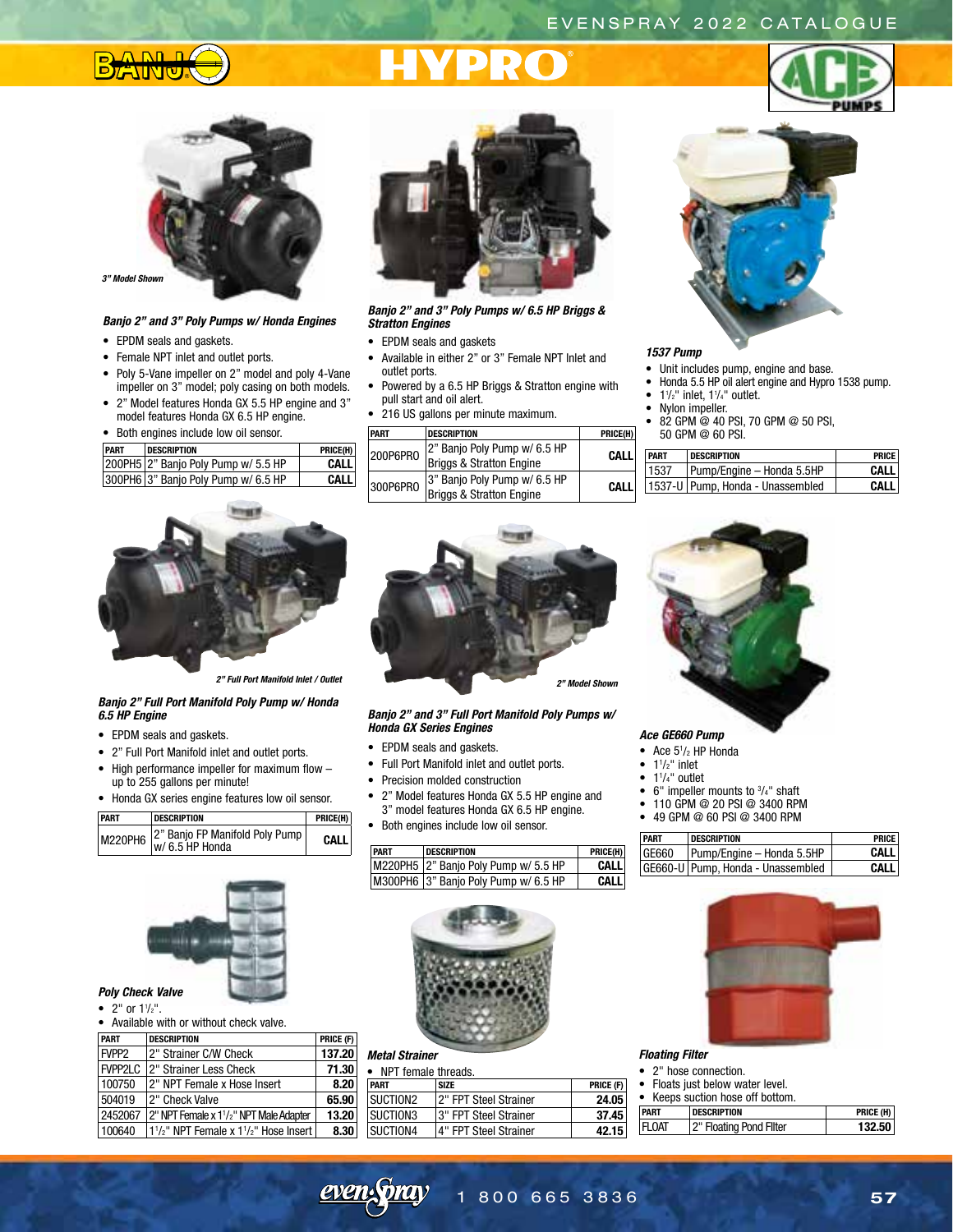

TrunkPump turns pumping into an easy one-person job and saves time, money and labor because your tractor does all the hard work.

TrunkPump Dewatering, Trash & Pressure Pumps handle a wide variety of applications, and our full line of Accessories help get the job done.

All 3-Point (Category 1) Models include Tractor Mounting Hardware and PTO shaft.



*PTO- Driven Model (shown with optional hose kit)*



*Hydraulic-Driven Model*



 *Cylinder-Style Strainer Taper-Style Strainer*



*PTO-Driven Pumps* – Category 1, 540 rpm; require 8HP motor

| <b>PART</b> | <b>DESCRIPTION</b>                                                                                                                                                                                                                                             | PRICE (G) |
|-------------|----------------------------------------------------------------------------------------------------------------------------------------------------------------------------------------------------------------------------------------------------------------|-----------|
| TP-3PTV     | 3" De-Watering Self-Priming Poly Pump (Hypro 1543P)<br>• 400+ GPM; 90' total head, up to 40 PSI.<br>• Useful for a wide range of water / liquid transfer / evacuation<br>applications where volume is important. Easy to maintain.                             |           |
| TP-2PTP     | 2" High Pressure Self-Priming Die Cast Aluminum Pump<br>$\bullet$ 120+ GPM; 18 feet suction head, up to 88 PSI (75 PSI @ 30 GPM)<br>• Useful for irrigation and high head / pressure applications where<br>moderate volume is required. Silicone Carbide seal. | CALL      |
| TP-2PTR     | 2" Trash Self-Priming Die Cast Aluminum Pump<br>• 200+ GPM; 25 feet suction head, up to 45 PSI<br>• Useful for water transfer / evacuation - handles solids up to 1"                                                                                           | CALL      |
| TP-3PTR     | 3" Trash Self-Priming Die Cast Aluminum Pump<br>• 300+ GPM; 25 feet suction head, up to 40 PSI<br>• Useful for water transfer / evacuation - handles solids up to 1.25"<br>• Heavy duty; Ductile Iron Impeller, Cast Iron volute.                              | CALL      |
| TP-4PTR     | 4" Trash Self-Priming Die Cast Iron Pump<br>• 500+ GPM: REQUIRES 16 HP motor<br>• Useful for high water transfer / evacuation - handles solids up to 2"                                                                                                        | CALL      |

## *Hydraulic Driven De-Watering Pumps*

Pumps come in compact roll cage configuration with cam-lock pump fittings, hydraulic flow regulating manifold, 8 ft hydraulic hoses w/ male and female Flush-Face Quick Disconnect Couplings (ISO-16028 interface for universal interchangeability). 1-year Manufacturer's Warranty.

Requirements: Remote hydraulics with 9 – 30 GPM and 1200 PSI minimum

| <b>PART</b> | <b>DESCRIPTION</b>                                                                                                                                                                | PRICE (G)   |
|-------------|-----------------------------------------------------------------------------------------------------------------------------------------------------------------------------------|-------------|
| TP-2HYD     | 2" De-Watering Self-Priming Reinforced Poly Pump<br>• 190+ GPM; Total Dynamic Head: 70+ feet, self-priming to 25 feet<br>$\bullet$ Built-in check valve; 75 lbs., 25" x 19" x 19" | <b>CALL</b> |
| TP-3HYD     | 3" De-Watering Self-Priming Reinforced Poly Pump<br>• 280+ GPM; Total Dynamic Head: 70+ feet, self-priming to 25 feet<br>• Built-in check valve: 75 lbs., $25''$ x 19" x 19"      | <b>CALL</b> |

## *Specialty Shallow Strainers* – Includes elbow fitting

| <b>PART</b>     | <b>DESCRIPTION</b>                                          | PRICE (I)   |
|-----------------|-------------------------------------------------------------|-------------|
| SHALLOWSTRAIN2  | 2" Cylinder-Style Strainer – draws to $\frac{1}{2}$ " depth | <b>CALL</b> |
| SHALLOWSTRAIN3  | 3" Cylinder-Style Strainer – draws to $\frac{1}{2}$ " depth | <b>CALL</b> |
| SHALLOWSTRAIN   | 2" Taper-Style Strainer – draws to $1/4$ " depth            | <b>CALL</b> |
| SHALLOWSTRAIN3A | 3" Taper-Style Strainer – draws to 1/4" depth               | CALL        |